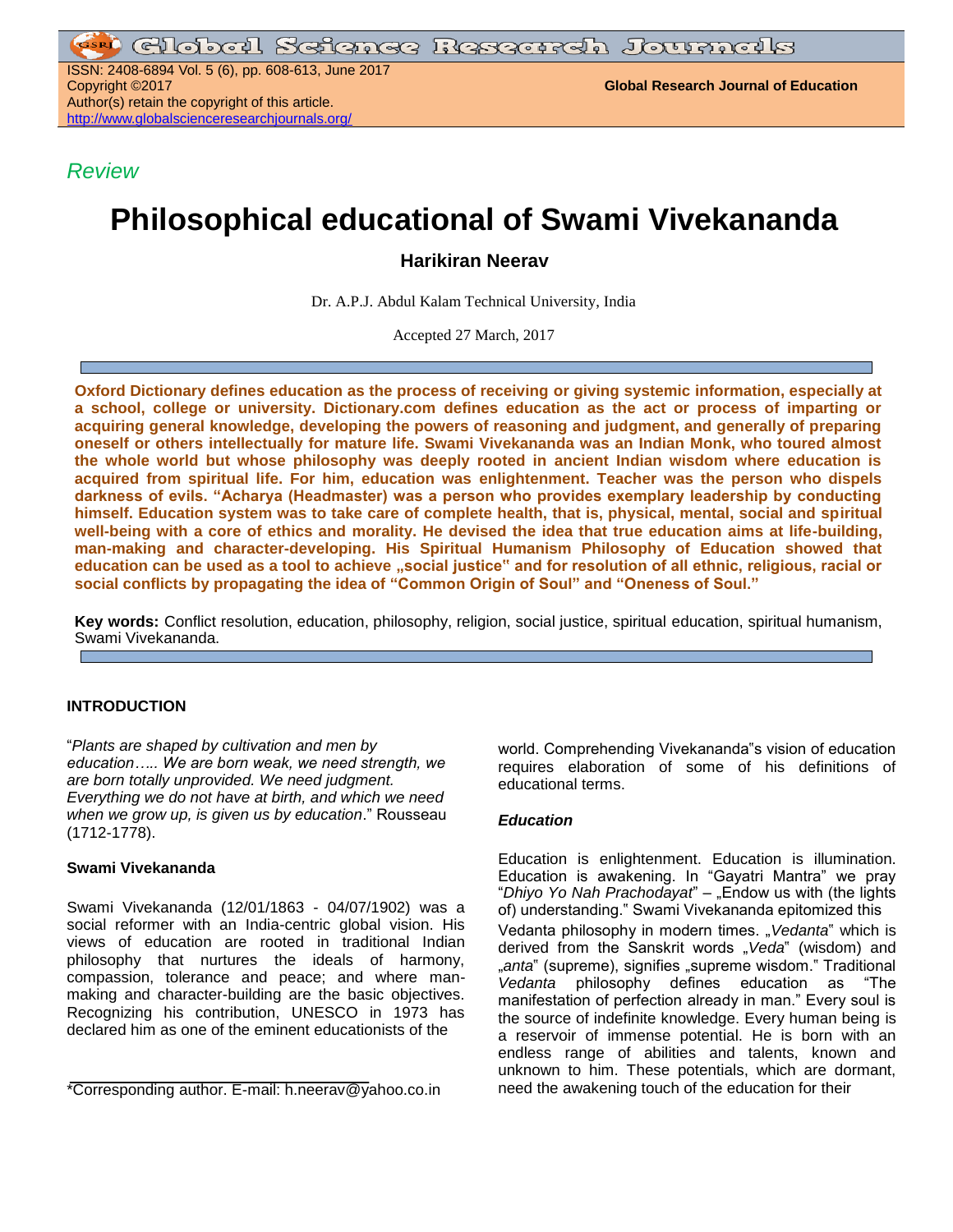actualization. What a man learns is actually what he .discovers within him" by taking away the lid off his own soul.

The main focus of the teaching-learning process is to make the entire hidden potential manifest, rather manifest to the highest possible level. Thus it is critical in shaping the future of humanity.

Vivekananda said "Education must provide life building, man-making, character-building assimilation of ideas."

This ideal education will produce an awakened person the ideal one who knows how to improve his intellect, purify his emotion, and stand like rock on moral virtues and unselfishness. "If you have assimilated five ideas and made them your life and character," he said, "you have more education than the man who has memorized the whole library."

## *Aims of education*

Education is a process of self-development. It is the cultivation of people who, at the end, are 1) able to perceive accurately, 2) think clearly 3) act effectively on self selected aspirations and 4) are consistently against in practice of cognitive cartography. Mark Twain (1835 - 1910) once remarked, "Only education can transform a cabbage into a cauliflower." But long before him, this great social reformer and advocate of social justice, Swami Vivekananda, cried, "The education which does not help the common masses of people to equip themselves for the struggle of life, which does not bring about the strength of character, a spirit of philanthropy and the courage of a lion - is it worth the name of education? Real education is that which enables one to stand on one"s own strong legs." According to him, the aims of education are:

- Education is for character-building, bringing out the faculties of a man.

- Education is for developing spiritual life.

Education is for social justice; development of compassion, humanity, tolerance and universal brotherhood.

- Education is for developing the spirit of the renunciation; giving up of worldly pursuits as well as a life of pride, arrogance and ease. In place of these, we should be able to learn how to acquire knowledge, humanity, self-sacrifice and a desire to work for others. - Education is for attaining self sufficiency, promotion of self reliance and confidence.

- Education is for social development.

- Women education.

#### *Character–building education*

Today"s education is centered around career-building whereas Vivekananda education scheme is centered around character-building.

Every person is what his thoughts are. All thoughts, conscious or unconscious, if repeatedly strike the mind, ultimately mould it to form habits. Character is nothing but repeated habits. Thus, only by acquisition, assimilation and repetition of desirable habits; one"s character is formed. It is here the teachers play the most crucial role of an icon, by providing exemplary leadership. The impact of the live-teaching is more didactic teaching.

Swami Vivekananda said "words, even thoughts contribute only one-third influence. It is the man who makes the rest two-third."

A wholesome curriculum which imparts culturallyapproved value to the young minds is also critical in character-building. It is not sufficient to teach what is good or bad, but it is also needed to explain why they are so and how to discriminate between them. The classroom should be the arena for teaching of value and ethics.

### *Spiritual education and religion*

In Vedanta philosophy, human beings are covered with five-sheaths - the physical, vital, mental, intellectual and the spiritual, with the last one forming the core of character.

Every soul, according to S*wamiji*, is potentially divine and everyone"s goal is to manifest the divine within.

Spirituality is the manifestation of this divinity already in man. *Shri Ramakrishna*, the *guru* of S*wamiji*, used to say that the Bengali synonym of man is *manush*; that is, man + hush, which symbolizes a mind with spiritual consciousness. This self-actualization is possible only through spiritual education.

Education should involve all domains of health: physical, mental, social and spiritual with an ethical

culture. But spirituality, which is the eternal principle that inspires every religion, must form the innermost core of education system. "What is the use of polishing the outside when there is no inside," he said. The ultimate aim of all training is to make a man. In today"s world, this spiritual consciousness translates itself as values of unselfishness ethics, compassion, tolerance, security and harmony to develop peace and democracy. As Mother Teresa (1910- 1997) later explained, "we should help a Hindu became a better Hindu, a Muslim to became a better Muslim, a Catholic to became a better Catholic." Thus, in order to improve the density of humankind, to eradicate sociocultural dogmas, and to promote humanity, education must take its roots back into the

science of spirituality.

To counterbalance the unequal socio-economic growth in India, he prescribed "Before flooding the land with socialistic or political ideas, first deluge the land with spiritual ideas. If you attempt to get secular knowledge without religion, I tell you plainly, vain is your attempt. In

India, it will never have a hold on in the people." However, it is important to remember that for him, being religious meant "leading life in such a way that we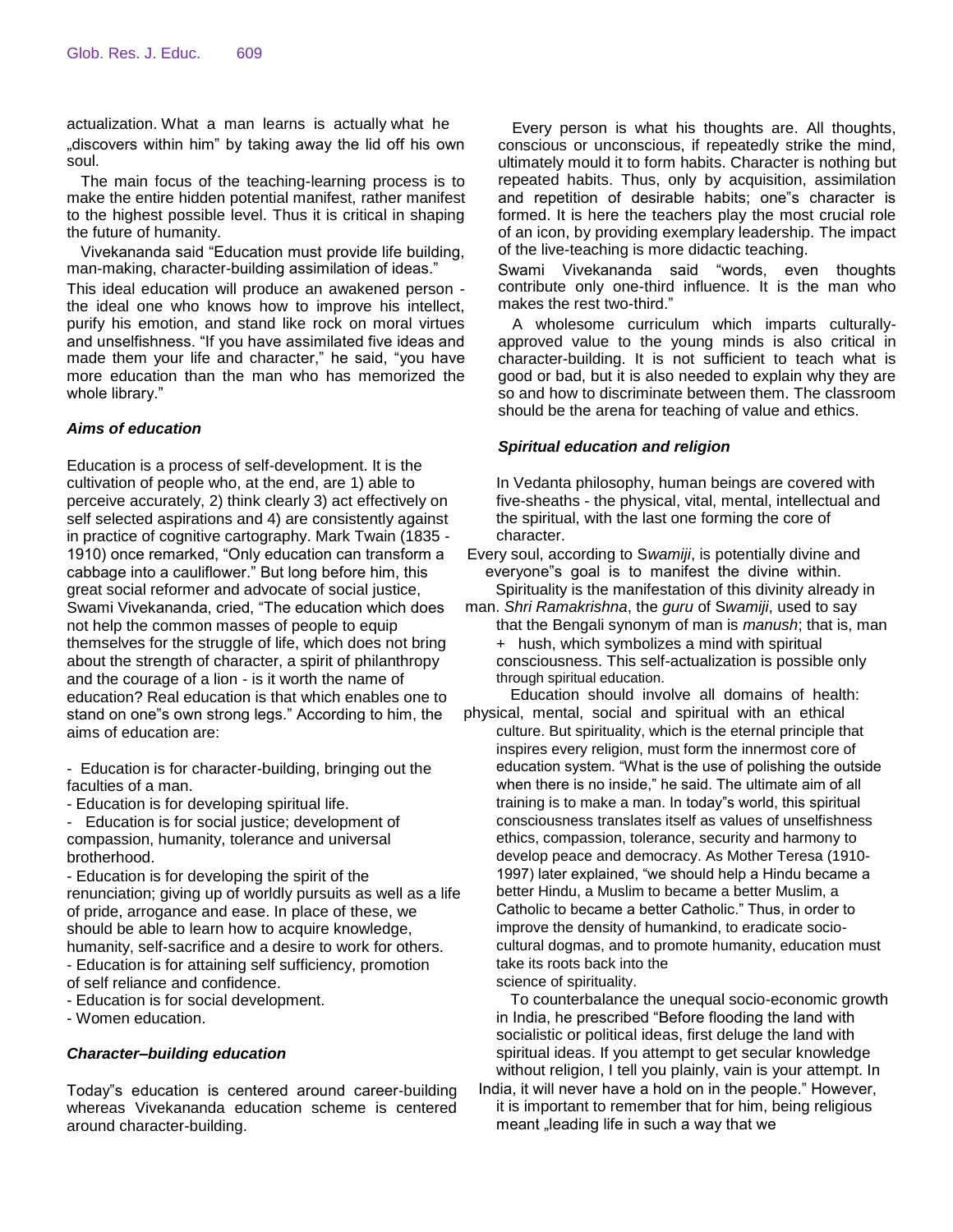manifest our higher nature, truth and goodness in our thoughts, word and deeds."

#### *Education and social justice*

During his travel all over India, Swami Vivekananda was deeply moved to see the appalling poverty and backwardness of masses. He was the first modern religious *guru* to understand and openly declare that real cause of India's downfall was neglect of the masses. He realized that the immediate need was to provide food and other necessities to the hungry millions. For this they ought to be taught improved methods of agriculture, village industries, etc.

Vivekananda grasped the crux of the problem of poverty in India. This had escaped the attention of most social reformers. He realized that owing to centuries of oppression, the downtrodden masses had lost faith in their capacity to improve their lives. It was necessary to infuse into their minds faith in them. For this, they needed a life-giving, inspiring message. Swamiji found this message in the "Principle of "Atman," the doctrine of the potential divinity of the soul, taught in Vedanta." He saw that, in spite of poverty, the masses clung to religion. But they had never been taught the life-giving principles of Vedanta and how to apply them in practical life. Thus the masses needed two kinds of knowledge: (a) secular knowledge to improve their economic condition and (b) spiritual knowledge to infuse in them faith in themselves and strengthen their morality. The next question was how to spread these two kinds of knowledge among the masses?

"Through Universal Education" – this was the answer that Swamiji found ultimately.

In Swamiji"s words, "Travelling through many cities of Europe and observing in them the comforts that even the poor people had, I used to shed tears. What made the difference? "Education" was the answer I got." He stated emphatically that if the Indian society is to be reformed, education has to reach everyone - high and low. He said that the sense of dignity rises in a man when he becomes conscious of his inner spirit. And it is the very purpose of education.

Often societies tailored education to meet the needs of the high-ups only, thus robbing the weak their freedom to determine their own destiny. In recent years, the state is expected to make education reach every nook and corner of the society. However, education is still inaccessible for the underprivileged. Vivekananda felt that this type of alienation would one day weaken our country. He argued that any nation had advanced only to the extent to which education and culture reached its masses. "Unless there is uniform circulation of national blood all over the body, the nation can not rise."

When India was under British shackles, Vivekananda prescribed the remedy for the downtrodden," They should not only be given education to make them self-reliant, but

also ideas, moral training and understanding of their great history so that can be motivated to work for their own salvation. Furthermore, they must be given back their culture, without which there is no hope for sustainable progress."

Nelson Mandela (1918-2013) once exclaimed that education is the only weapon by which you can change the world. But long before, this great votary of social equality quoted Mahrishi Patanjli (250BC) to explain the role of "education," "*Tatah khetrikavat*." After the farmer breaks the barrier to the course of flood-water, it flows on its own force. Similarly, education unveils person"s innate power who then removes all unfairness and other social maladies. In Vivekananda"s view, an ideal society should provide educational resources and opportunities to each of its members, especially, to those who are in utmost need of education. And also to those who are not resourceful enough to avail the present facilities.

#### *Education and culture*

Every society has its outer sheath called knowledge and an inner core called culture. All students are exposed to both of these, knowingly or unknowingly, to be molded and educated accordingly. Tagore (1861-1941) said

"Education is a diamond and culture its glory." Swamiji observed "It is culture that absorbs shock, knowledge is only skin-deep. A little scratch brings about the old savage." Thus, the importance of exposing to and teaching of human culture cannot be overemphasized in making education human-friendly. According to him, the cultural values of the country should form an integral part of the curriculum of education. The culture of India has its roots in her spiritual values. The time-tested values are to be imprinted in the minds of the students through the study of the epics like Ramayana, Mahabharata, Gita, Veda and Upnishads. This practice would keep the perennial flow of Indian spiritual values alive.

#### **EDUCATION SYSTEM**

The ideal education-system should not only impart theoretical knowledge but also enable the learner to apply intelligently all the noble ideas and to grow physically, intellectually, morally and spiritually.

Today"s system of education drives a mass of information into the mind of the student, that is, the receiving machine." But, by the true definition of "education", the student is a living reservoir with an innate. potential to do great deeds. And only true "education" can bring this out. Like the body needs good food for health, the mind needs civilized educational and cultural ideas for growth. The soul needs meditation for purification and prayer for wisdom. Proper education, apart from loads of information, is supposed to impart such intellectual knowledge and spiritual wisdom . As Dr. Matin Luther King Jr. (1929-1968) explained later, "The function of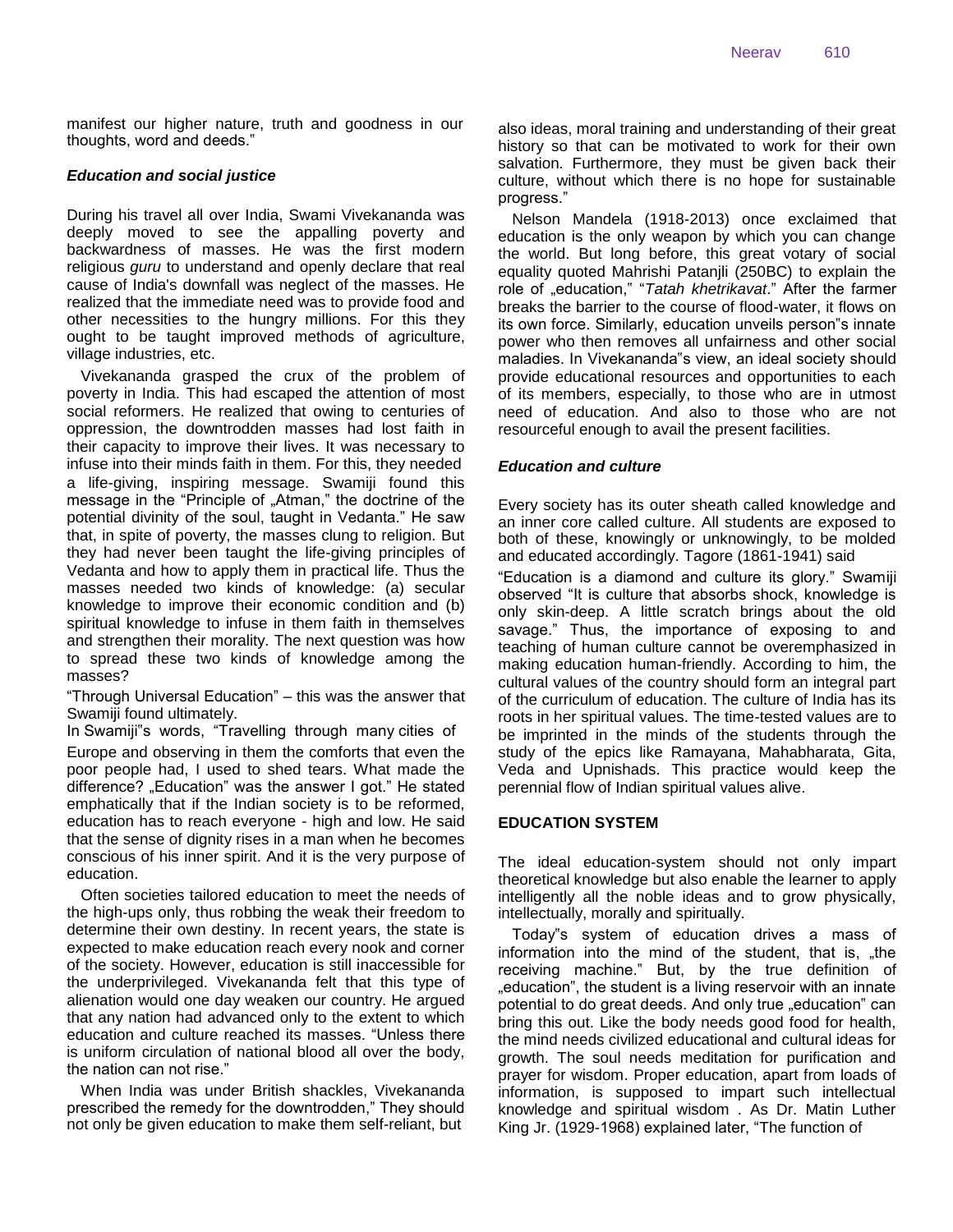education is to teach one to think intensively and act critically. Intelligence plus character - that is the goal of true education."

To develop a balanced Indian National Education System (INES), Vivekananda advocated a harmonious blend of the dynamism and scientific attitude of the west with the spiritual culture of our country. Education system, according to him, must inculcate:

a) Development of health.

b) Assimilation of information into knowledge and

knowledge into wisdom.

c) Sense of duty and service.

d) Control over senses, impulses and instincts.

e) Proper direction of emotions.

f) Promotion of concentration and willpower.

Swami Vivekananda wanted "To set in motion a system that will bring the noblest ideas to the doorstep of even the poorest and the meanest." With this aim of propagating Practical Vedanta, he established the

"Ramakrishan Mission" in 1897. Although Swamiji was of the opinion that mother tongue is the right medium for mass education, he prescribed the learning of English and Sanskrit also.

In Swamiji scheme, "Education is a life-long process" and the curriculum must include:

- Culture history, language, vedanta studies, and aesthetics: Education, according to Swamiji, remains incomplete without the teaching of aesthetics or fine arts. He cites Japan as an example of how the combination of art and utility can make a nation great.

- Women"s studies: He observed that although men and women are equally competent in academic matters, yet women have a special aptitude and competence for studies relating to home and family to make women strong, fearless, and conscious of their chastity and dignity. He recommended the introduction of subjects like sewing, nursing, home science, culinary art, etc., that were not part of curriculum at his time.

- Scientific knowledge.

- Technical and vocational studies.

- Meditation and yoga for concentration of mind.

- Games, sports and physical education: Swamiji laid great stress on physical health because a sound mind resides in a sound body. He often quoted the

Upanishadic dictim "nayamatma balahinena labhyah"; that is, the self cannot be realized by the physically weak.

#### **Student**

In order to formulate such man-making education system, it is imperative to realize the true nature of students. Are they merely an "organized mass of cells"? Is the "mind" only a by-product of highly organized brain cells?

In Indian philosophy, every being is  $a$  soul". The

student is a self-conscious soul, encased in a physical body, having an inner-organ "mind," which controls the faculties of intellect, willpower and emotions. These faculties can be trained into the highest efficacy. Afterwards, the mind-body combination, with education, develops into a "human character."

In order to become a "good receiver" of education, the student must be "teachable." The essential virtues of the taught are: purity, real thirst of knowledge and perseverance. He must have confidence, conviction, trust, reverence, humanity and submission towards his teachers. This teacher-pupil relationship, based on mutual respect and trust, is the foundation of education system proposed by Vivekananda.

For him, educating the mind is the student"s highest priority. Merely stuffing the brain with information, technicalities and trivia will only congest his mind unless it is nourished and strengthened. Learning to concentrate should be the focus of the student. He should learn to detach his mind from outwardly distractions and then focus on the desired object.

Swamiji said," To me the very essence of education is concentrating the mind and not collecting the data." Concentration, which necessarily implies detachment from other things, constitutes a part of Brahmacharya that is one of the foundations of his system of education. Brahmacharya stands for the practice of self-control. It, along with meditation, fortified by moral purity and passion for truth, helps the student to think beyond his perishable body and senses. The student thus realizes his immortal divine self, which is the source of infinite existence, infinite knowledge and infinite bliss. At this stage, he becomes aware that his self is identical with all other selves of the universe. Hence education, in

Vivekananda"s view, enables one to comprehend one"s own self as the self everywhere. The essential unity of the entire universe is realized through education.

Centuries ago, Seneca the Younger (4BC – 64AD), Roman stoic philosopher and statesman, identified the true aim of education as, "Now we are not merely to stick knowledge on to the soul, we must incorporate it into her. The soul should not be sprinkled with knowledge but steeped in it." We find a striking resemblance of his thoughts in Swamiji.

#### **Teacher**

As formal education is becoming more institutionalized, teachers are playing more significant roles in shaping the destiny of the nation. A teacher needs to teach the student not only important information but also how to think, what to think, how to discriminate between good and bad, and how to appreciate the good. It is also imperative to promote creativity and unveil hidden potentials in the student. The teachers must not only possess the requisite knowledge but also know the technique of curriculum transaction. Vivekananda said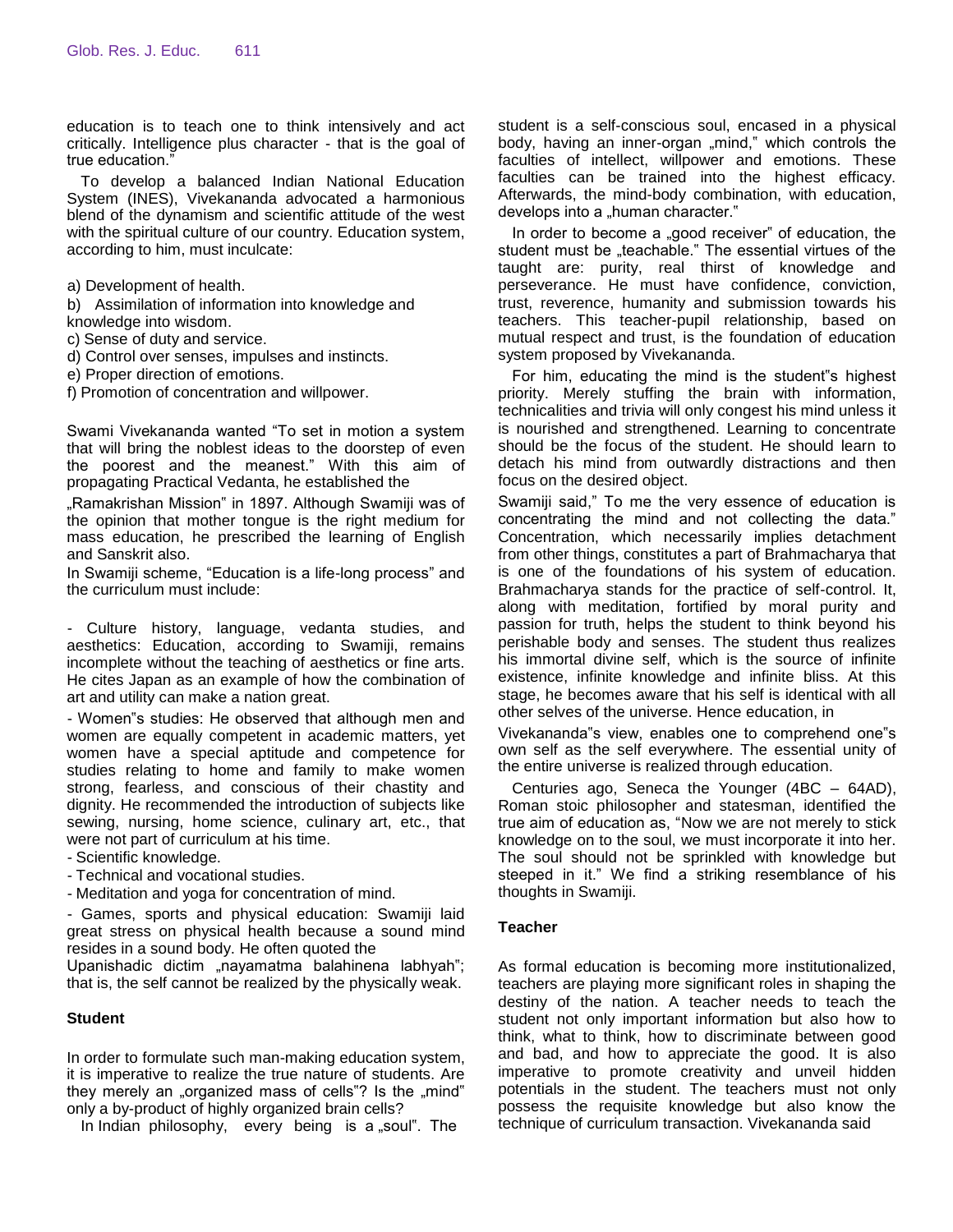"The only true teacher is he who can immediately come down to the level of the student, and transfer his soul to the student"s soul, and see through the student"s eyes, and hear through the student"s ear, and learn through the student"s mind. Only that teacher can really teach and no one else." This type of teaching quality needs courage, conviction and confidence to continuously pursue 'teaching profession' at all costs.

The responsibilities of an ideal teacher are to:

- Demonstrate, persuade and inspire the pupil to discover his potentials, abilities and talents.

- Properly understand their mind, body and spirit.
- Love, affection and empathy.
- Leading by example, living a value-based life.
- Dedication and commitment to the cause of education.
- Understanding of the scriptures.

We can compare these views with the prevailing situation today. Friedrich Nietzsche (1844-1900) said, "The teacher is a necessary evil. Let us have as few people as possible between the productive minds and the hungry and recipient minds. The middlemen almost unconsciously adulterate the food which they supply. It is because of teachers that so little is learned, and that so badly."

The need of application of Vivekananda's philosophy is felt more when we listen to John Fowles (1926-2005) saying, "Our present educational systems are all paramilitary. Their aim is to produce servants or soldiers who obey without question and who accept their training as the best possible training. Those who are most successful in the state are those who have the most interest in prolonging the state as it is; they are also those who have the most say in the educational system."

To explain the duty of a teacher, Swamiji refers to the growth of a plant. In the case of a plant, one cannot do anything more than supplying it with water, air and manure while it grows by its own nature. So is the case with a child. Vivekananda's method of education resembles the heuristic method of the modern educationists. In this system, the teacher invokes the spirit of inquiry in the pupil who is supposed to find out things for himself under the bias-free guidance of the teacher.

#### **PRINCIPLES OF MORALITY AND ETHICS**

Today's prevalent morality is based on fear - fear of the police, fear of public reaction, fear of God's punishment, fear of next life, etc. The current theories of ethics also do not explain why a person should be moral and be good to others. Vivekananda has given a new theory of ethics and new principle of morality based on the intrinsic purity and oneness of the soul. We should be pure because purity is our real nature, our true divine soul. Similarly, we should love and serve our neighbors because we are all

one in the Supreme Spirit known as 'Paramatma.' Swamiji has taught Indians how to master Western Technology and nurture Indian Spiritually. Swamiji has taught Indians how to adapt Western humanism (the ideas of personal liberty, social equality, justice and respect for women) to Indian ethos. He made the Western people realize that they had to learn much from Indian spirituality for their own well-being. He showed that, in spite of her poverty and backwardness, India had a great contribution to make to world culture. He was India's first modern educational and cultural ambassador to the West.

On Swamiji's contribution, Netaji Subhash (1987-1945) said: "Swamiji harmonized the East and the West, religion and science, past and present. And that is why he is great. Our countrymen have gained unprecedented selfrespect and self assertion from his teachings."

Swamiji's most unique contribution to the cause of education was to open the minds of Indians to their duty to women and downtrodden masses. Long before the ideas of Karl Marx (1818-1883) were known in India, he spoke about the role of the laboring classes in the production of the country's wealth. He once said, "So long as the millions live in hunger and ignorance, I hold every man a traitor who, having been educated at their expense pays no heed to them." He was the first modern religious leader in India to speak for the masses, formulate a definite philosophy of service, and organize large scale educational social service system. He said, "They alone live, who live for others. The rest are more dead than alive."

#### **RELEVANCE OF SWAMI VIVEKANANDA**

The tremendous explosion of information without commensurate wisdom, and immense power not tempered with compassion, tolerance, ethics or humility has made today"s education a potential source of disaster. On this, Swamiji remarked, "Hundreds of sciences have been discovered. The sole effect is that a few have made slaves of many. That is all the good that has been done. Artificial wants have been created. Every poor man, whether he has money or not, desires to have those wants fulfilled. When he can not, he struggles and dies in that struggle."

Those prophetic predictions are truer today. Today"s education not only neglects training of mind but also negates all spiritual values. Brains are stuffed with indiscriminate information. Education no longer stimulates one"s thinking process. This obscures assimilation of information into knowledge and knowledge into wisdom. A moving storehouse of information is more encouraged today than cultivated humanity. On this, the visionary lamented, "Proper education is yet to be started in today"s world. And civilization has begun nowhere yet."

He conceived civilization as "manifestation of the divine within all individuals of the society". Unfortunately, till